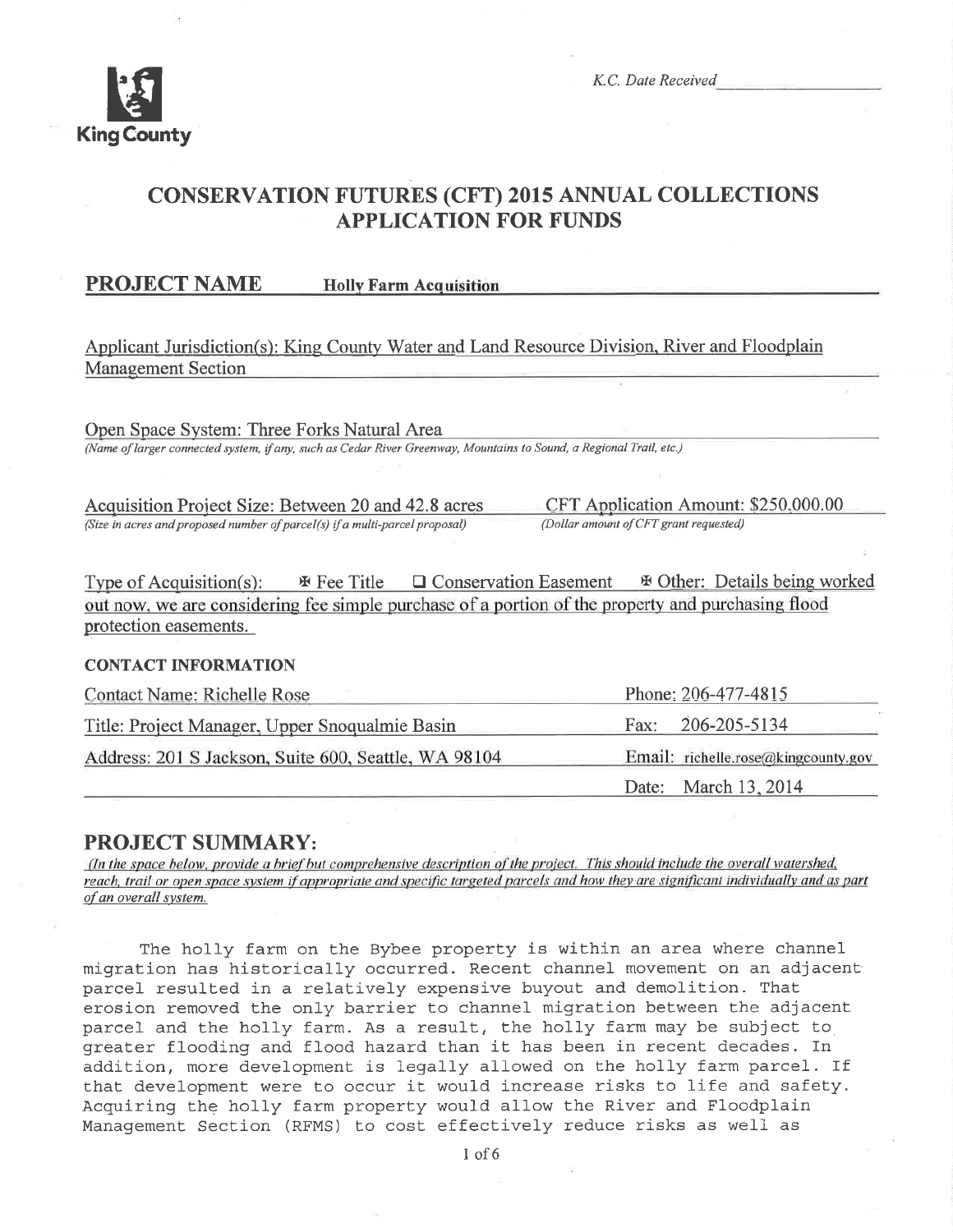provide more space for natural floodplain process and any potential flood protection facilities needed to protect existing infrastructure. Removing the holly trees from this site provides added ecologic benefits which are

This site has several attributes that make it a priority for river and<br>floodplain management including flooding, erosion and channel migration<br>hazards, and unique ecological characteristics. The site is located in an area where we can easily achieve multiple program goals, such as reducing flood hazards and reducing adverse environmental impacts, in a cost effective manner over both the short and long term.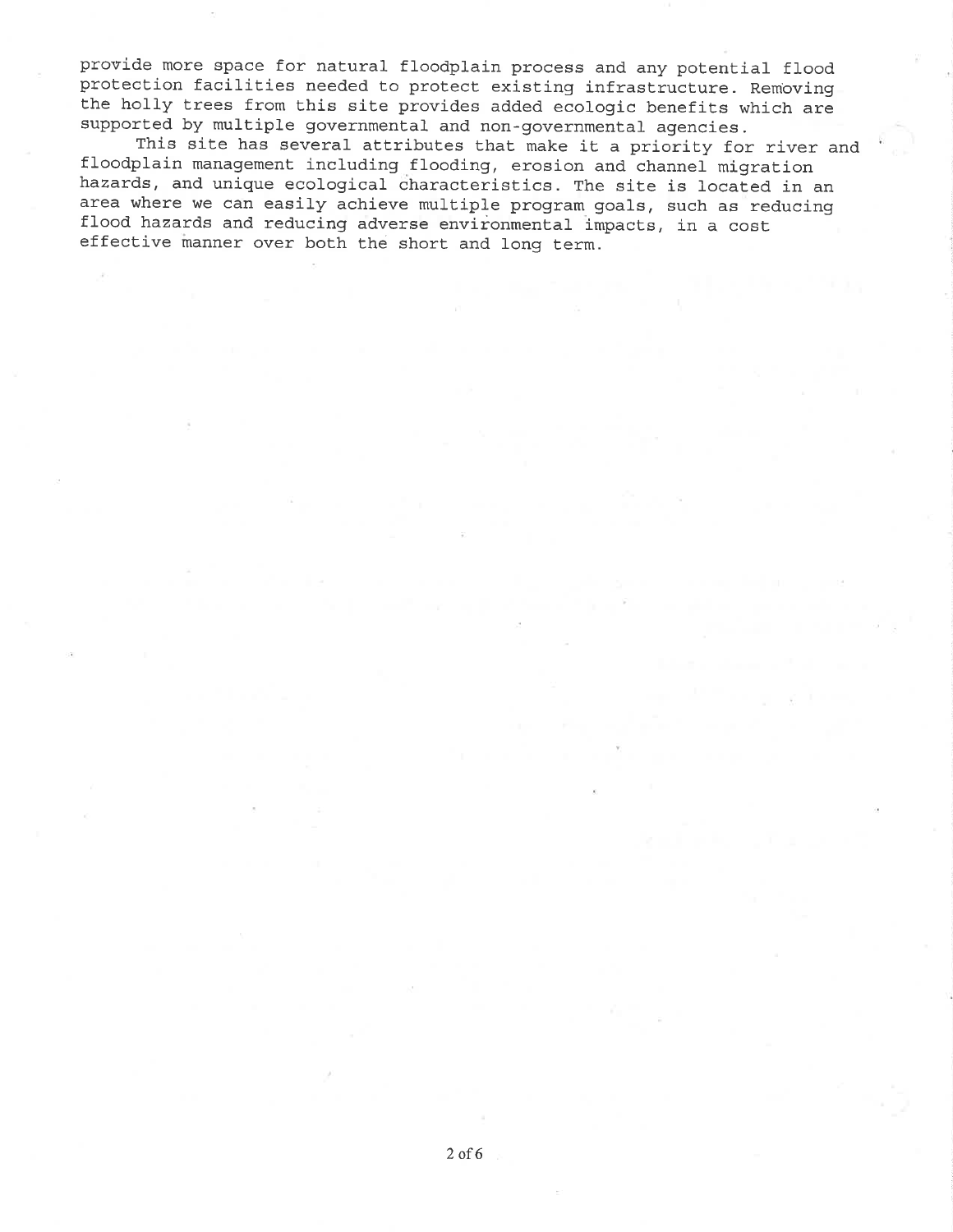#### 1. OPEN SPACE RESOURCES

Please review the attached evaluation criteria. For the **proposed acquisition parcel(s)**, please mark those criteria that apply and thoroughly, yet succinctly, describe in the space below how the proposed acquisition satisfies each marked criteria. Please clearly describe how these criteria might be met at a landscape level, and how they apply to individual parcels. If restoration is part of the plan, please briefly describe the current condition and the hoped for restored condition that is the goal of the acquisition.<br>  $\mathbb{E}$  A Wildlife habitat or rare plant reserve  $\Box$  E. Historic/cultural resources

- 
- $A$ . Wildlife habitat or rare plant reserve  $\Box$  B. Salmon habitat and aquatic resources
- 
- 
- 
- **the B.** Salmon habitat and aquatic resources **the E.** Urban passive-use natural area/greenbelt **E.** C. Scenic resources **E.** G. Park/open space or natural corridor additional
- $\text{F}$  C. Scenic resources  $\text{F}$  G. Park/open space or natural corridor addition <br>
□ D. Community separator □ H. Passive recreation opportunity/unmet needs
	- $\Box$  H. Passive recreation opportunity/unmet needs
- A Several species on the Washington State Priority Species List have been documented in the vicinity of the Bybee Farm. Elk regularly pass through the holly part of the farm as they cross back and forth between the North and Middle Fork Snoqualmie River corridors. The largest herd of elk in the state over-winters in the upper Snoqualmie Valley. Raptors also frequent the area. Two osprey nests are nearby. Peregrine falcons, mountain goats, cougars, black bears and other large mammals are known to reside in the adjacent Mt. Si Natural Resource Conservation Area (NRCA). Various songbirds forage on the property. This richness of wildlife is <sup>a</sup> unique attribute of the site, in particular compared to other lowelevation areas ín King County.

Our plan for the property is to replace the holly with native vegetation and improve the ecological functions of the site, including wildlife forage/feeding and migratipn for wildlife. The property is bordered by Three Forks Park on the north, west and south sides. A short distance east is the Mt. Si NRCA which abuts the Alpine Lakes Wilderness. These large natural areas in addition to the river and floodplain habitats in the vicinity contribute to the special nature of the property. The size of the property, taken together with the surrounding natural areas, provide habitat for a large diversity and abundance of species.

- C At the base of Mount Si and the Cascade Mountain Range, between the scenic Middle and North Forks of the Snoqualmie River, the Bybee Farm property provides and protects unique views of these natural scenic resources.
- G Lying directly adjacent to Three Forks Natural Area Park and the Mount Si-Natural Resource Conservation Area, the Bybee Farm property provides <sup>a</sup> natural link between these two protected areas. Acquiring this additional land protects the wildlife corridor between the North and Middle Forks of the Snoqualmie River, as well as improves the connection between Three Forks Natural Area Park and Mount Si Natural Resource Conservation Area.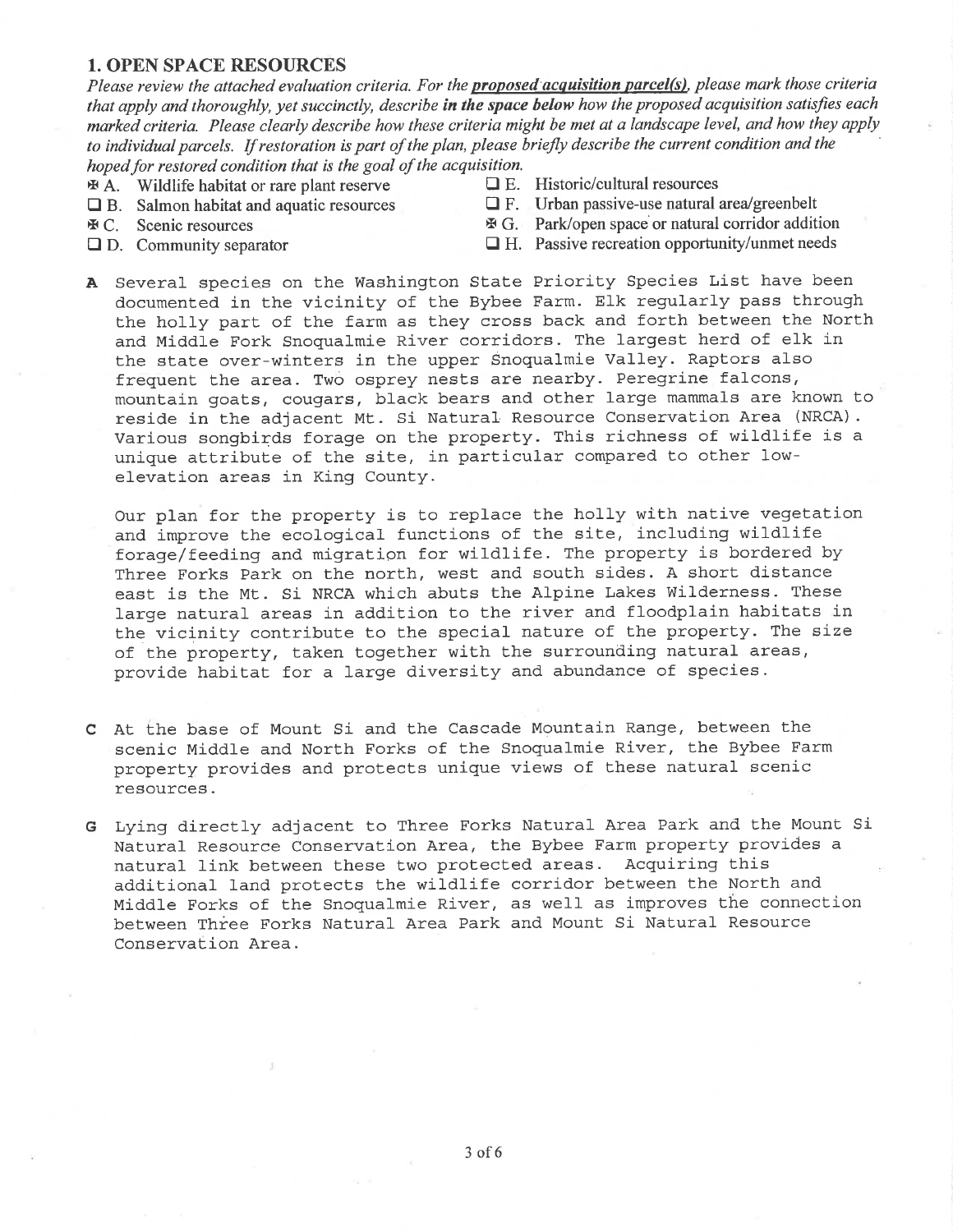## 2. ADDITIONAL FACTORS

For the **proposed acquisition parcel(s)**, please mark all criteria that apply and thoroughly, yet succinctly, describe in the space below how the proposed acquisition satisfies each marked criteria.

- $\mathfrak{B}$  A. Educational/interpretive opportunity
- $\mathfrak{B}$  B. Threat of loss of open space resources
- 
- $\Phi$  C. Ownership complexity/willing seller(s)/ownership interest proposed<br> $\Phi$  D. Partnerships Describe any public or private partnerships that will enhance this project
- $\Box$  E. Is the property identified in an adopted park, open space, comprehensive, or community plan?  $\Box$  F. Transferable Development Credits (TDC) participation
- 
- A The University of Washington Hydro Geomorphology classes take regular field trips to this spot to see a great local example of a natural river system butting up against infrastructure. The classic channel migration patterns of the Middle and North Forks of the Snoqualmie River are easily viewed from the Bybee Farm. Additionally, a group of Seattle University students are engaged in a senior project studying the geomorphic risks in th
- B A sma1l area in the Northwest portion of the Bybee property is mapped maps. The property is zoned A-10 which would allow for construction of up to four residential structures. At this time there is one residence on the parcel. Recent erosion of a privately owned river protection<br>facility, referred to as Shake Mill Left, has increased channel migration<br>risks on the Bybee property. If development currently allowed in code occurs, the flood and erosion risks would significantly increase on this site. Implementing this grant proposal would eliminate the opportunity for development of the most hazardous portion of the property.
- C King County River and Floodplain Management Section staff members met<br>with Mr. Bybee to discuss his level of interest in selling a portion of<br>his property or granting a flood protection easement for the area within<br>the g completing a fair market analysis. This grant proposal has enthusiastic<br>support from the Washington State Department of Natural Resources,<br>Mountains to Sound Greenway Trust and King County Parks.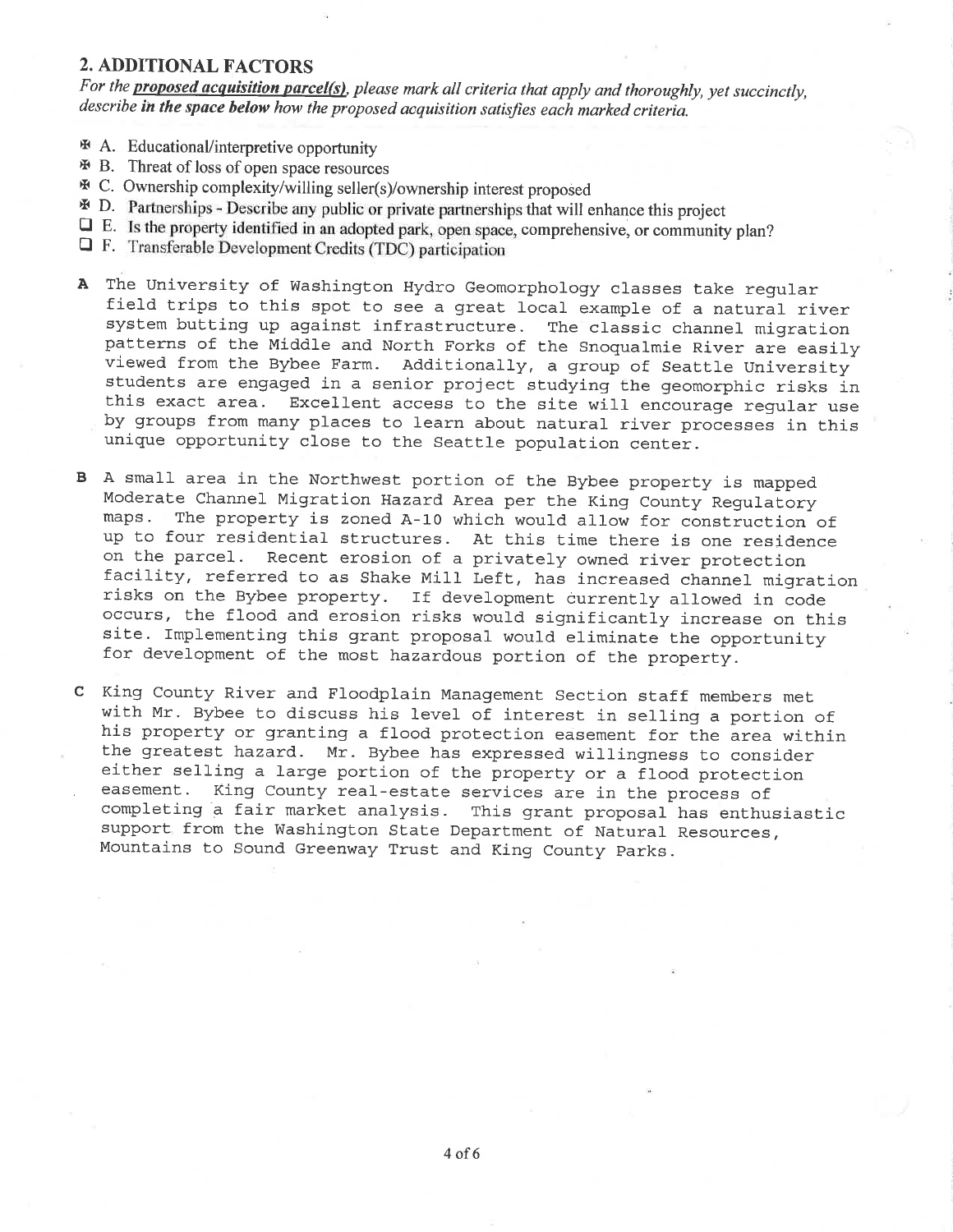#### 3. STEWARDSHIP AND MAINTENANCE

How will the property be stewarded and maintained? Does the property lend itself to volunteer stewardship opportunities? How will ongoing stewardship and maintenance efforts be funded?

The King County River and Floodplain Management Section will be responsible for maintaining and managing the site. RFMS has dedicated funding and operational programs in place to manage Rivers properties.

### 4. PROJECT BUDGET

| 1) TOTAL CFT APPLICATION AMOUNT <sup>a</sup> | CFT: \$250,000.00 |
|----------------------------------------------|-------------------|
| 2) TOTAL PEL APPLICATION AMOUNT <sup>b</sup> | PEL: N/A          |

<sup>a</sup> Allowable CFT acquisition costs (Ordinance 14714): The disbursement of funds shall be made only for capital project expenditures that include costs of acquiring real property, including interests in real property, and the þltowing costs: the cost of related relocation of eligible occupants, cost of appraisal, cost of appraisal review, costs of title insurance, closing costs, pro rata real estate taxes, recording fees, compensating tax, hazardous waste substances reports, directly related staff costs and related legal and administrative costs, but shall not include the cost of preparing applications for conservation futures funds.<br> ${}^b$ King County projects only, if applicable.

#### Estimation of property value:

Briefly note how land values have been estimated (i.e., appraisal, property tax assessment, asking price, letter of value or other means).

| <b>PROJECT COSTS</b>                                   | <b>ESTIMATED DOLLAR AMOUNT OR RANGE</b> |
|--------------------------------------------------------|-----------------------------------------|
| Total property interest value                          | \$500,000.00                            |
| Title and appraisal work                               | \$9,000.00                              |
| Closing, fees, taxes                                   | \$8,000.00                              |
| Relocation                                             | N/A                                     |
| Hazardous waste reports                                | N/A                                     |
| Directly related staff, administration and legal costs | \$7,500.00                              |
| <b>Total Project Costs (CFT and other funds)</b>       | \$524,500.00                            |

| <b>MATCHING FUNDS: Existing Sources</b><br>(CFT can only provide a maximum of 50% of anticipated<br>project costs) | <b>DATE</b><br>(Expended or Committed) | <b>DOLLAR AMOUNT</b><br>(Expended or Committed) |
|--------------------------------------------------------------------------------------------------------------------|----------------------------------------|-------------------------------------------------|
| King County River and Floodplain Management                                                                        | Available at this time                 | \$274,500.00                                    |
| Upper Snoqualmie Valley Residential Flood                                                                          |                                        |                                                 |
| Mitigation                                                                                                         |                                        |                                                 |
|                                                                                                                    |                                        |                                                 |
|                                                                                                                    |                                        |                                                 |
|                                                                                                                    |                                        |                                                 |
|                                                                                                                    |                                        |                                                 |
| <b>Total CFT Funds Previously Received</b><br><b>This Project</b>                                                  | N/A                                    | N/A                                             |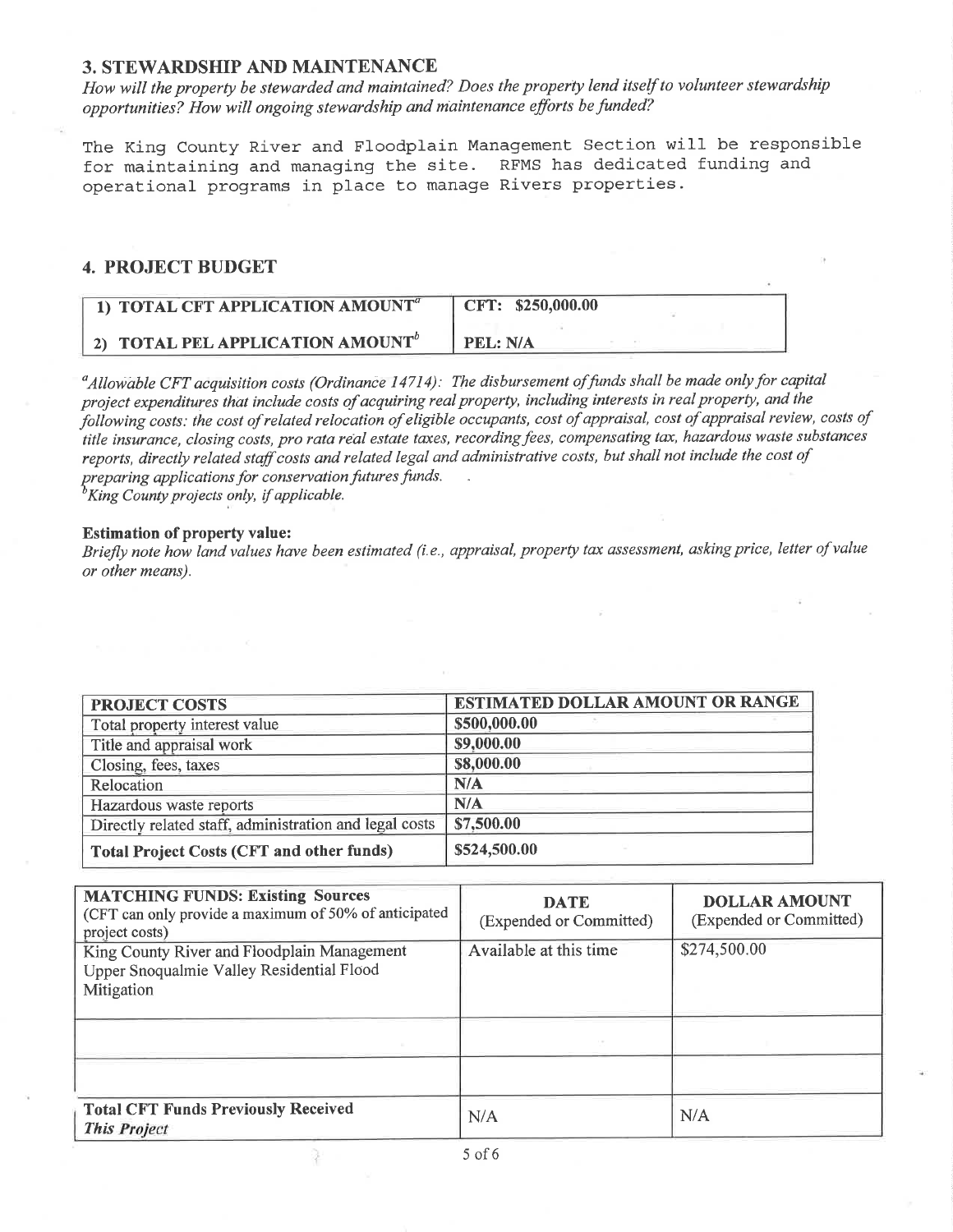| Total Matching Funds and Past CFT Funds<br><b>Currently Identified</b> | N/A | N/A |  |
|------------------------------------------------------------------------|-----|-----|--|
| <b>Unidentified Remaining Match Need</b>                               | N/A | N/A |  |

Unidentified remaining match need: What funds are anticipated and what is the time frame? Please briefly discuss how the unidentified remaining match need above will be met.

### 5. IN-KIND CONTRIBUTIONS FROM PARTNERSHIPS

| <b>Brief Activity Description</b> | <b>Dollar Value of</b><br>In-kind<br>Contribution | <b>Status</b><br>(Completed or Proposed) | <b>Activity Date Range</b><br>(Completion Date or Proposed<br>Completion Date) |
|-----------------------------------|---------------------------------------------------|------------------------------------------|--------------------------------------------------------------------------------|
| N/A                               |                                                   |                                          |                                                                                |
|                                   |                                                   |                                          |                                                                                |
|                                   |                                                   |                                          |                                                                                |
| <b>TOTAL</b>                      |                                                   |                                          |                                                                                |

## 6. ATTACHED MAPS (*Two maps are now required: 1) site map and 2) general location map; you* may also include one additional map, aerial photo or site photo)

8 <sup>1</sup>/<sub>2</sub> x 11" maps are preferred, but 11 x 17" is acceptable if folded and hole-punched for insertion into a three-ring binder.

Site Map that shows the following:

- Each parcel proposed for acquisition in yellow or distinct shading and an indication of any parcel proposed for less than fee simple acquisition, such as a conservation easement:
- Location of any proposed development to the site such as parking, trails or other facilities;
- Location of any proposed site restoration:
- Existing adjacent public (local, state or federal) parks or open spaces labeled and shown in dark green or distinct shading.

#### **Location Map** that shows the following:

- Other permanently protected open spaces (private, non-profit, institutional, etc.) shown in light green or distinct shading;
- Major water courses such as creeks, rivers, lakes or wetlands;
- Major roads, arterial roads or regional trails.
- Map scale: This map should show approximately a ten-mile radius around the proposed acquisition(s).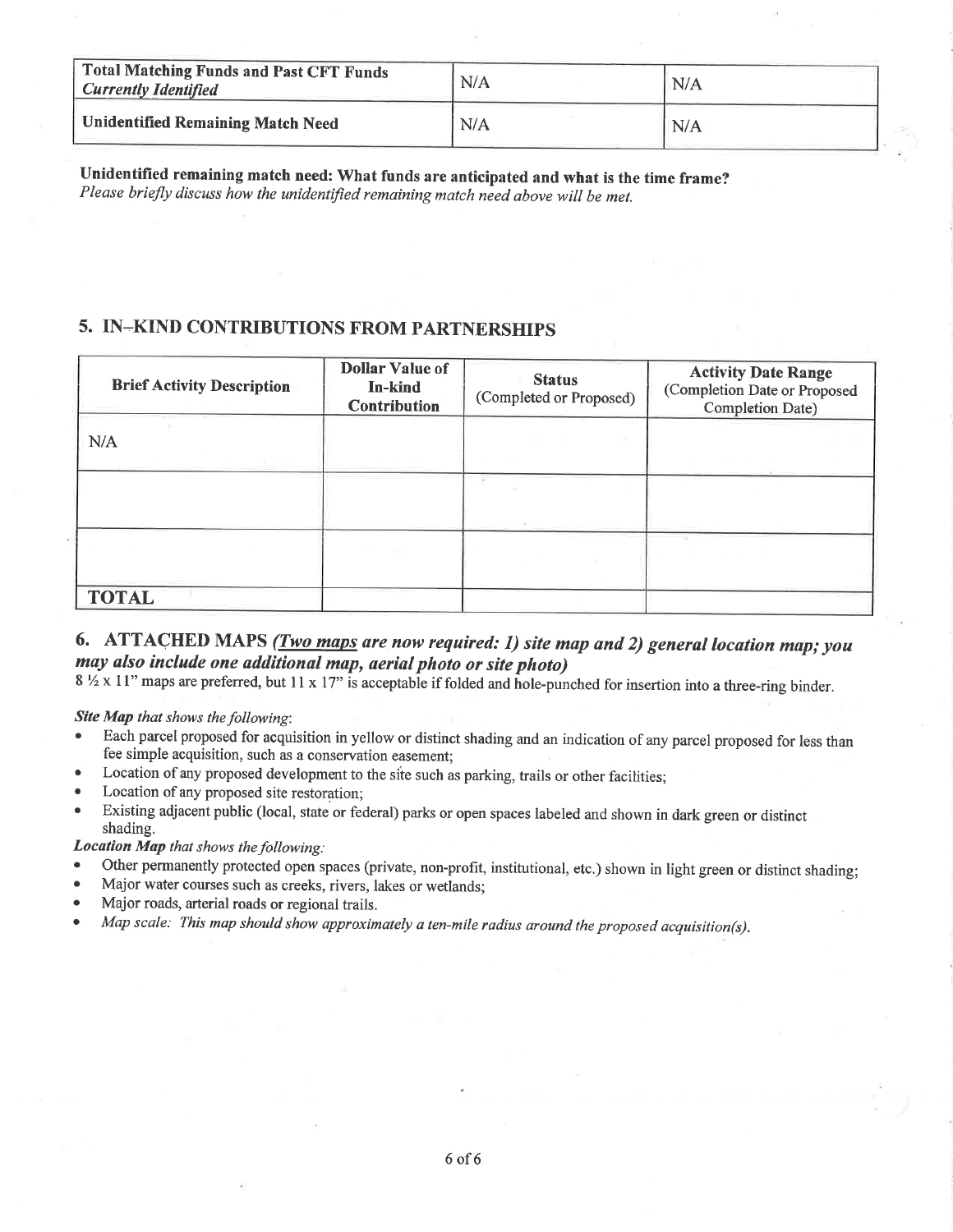## Holly Farm Acquisition- site map

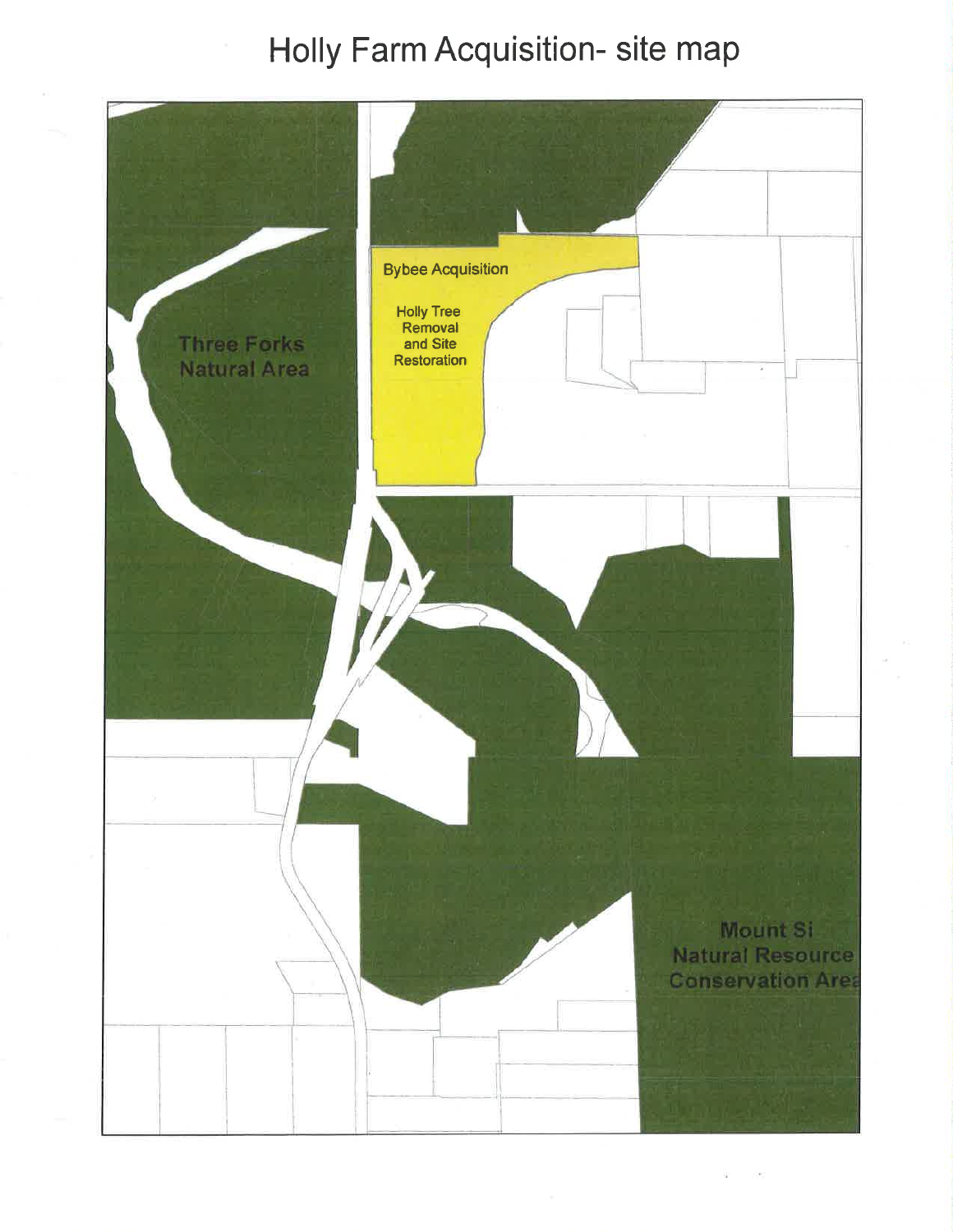## Holly Farm Acquisition- site map